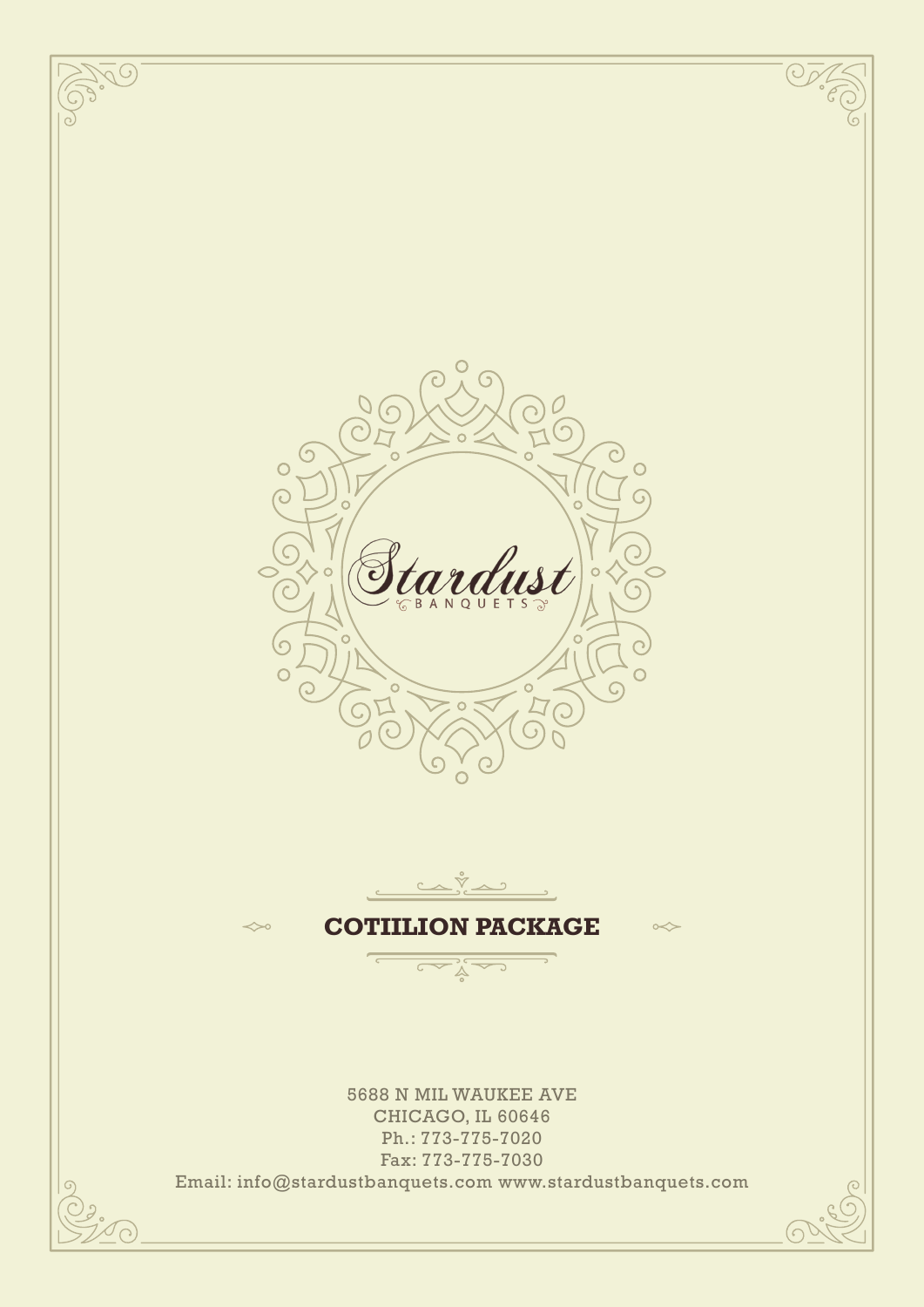

- Price depends on how many people are guaranteed
- Children up to the age of  $10 1/2$  price
- 5 hour package
- 3 hour open bar
- Wine on each table during dinner

- Family Style Dinner: Soup (choice of one), Salad (choice of one), Side Dish (choice of one), Main Entrées (choice of two), Potatoes (choice of one), Hot Vegetables (choice of one), Cold Vegetables (choice of one)

- Ice cream sundae as a dessert

- Fruit tray, coffee & tea

- Extras Available: bottle of champagne - \$20.00, hors d'oeuvres - choice of 2 (\$2.00 per person): pierogies, meatballs, Mexican club finger sandwiches, breaded mushroom, cheese sticks, breaded shrimps, home-made pizza, chicken wings.

- Fifth Third Bank & Free Valet Parking

- Decorations: flowers, candlesticks on the main table, candles on the other tables, napkins (different colors available), box for the envelopes

Reservations: In order to guarantee a reservation and price for the date you have selected, it will be necessary for you to place a deposit that is non-refundable. Half (1/2) of projected cost must be paid within 60 days prior to the date of the banquet. The balance must be paid seven (7) days before the occasion based on current guarantee (we only accept cashier's checks or money order). Final count of guests has to be given 7 days prior to the party (however the minimum guaranteed is not the subject to change). At any time after signing the contract should you, for any reason, not fulfill this agreement you are responsible for any losses which Stardust Banquets incurs due to default. All deposits will be retained as liquidated damages..

If you are paying with a credit/debit card, Stardust Banquets charges 2% more for the final invoice.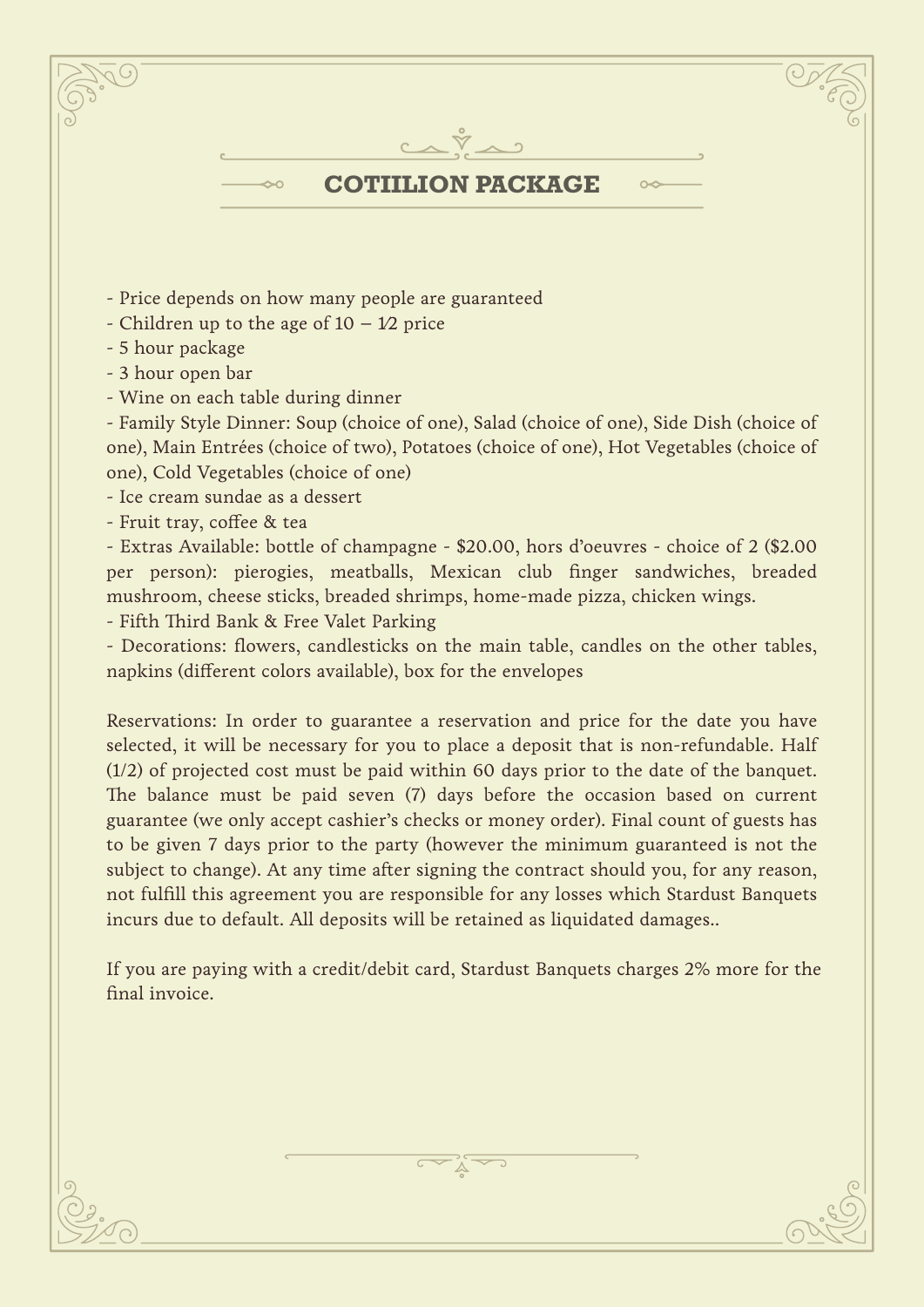# **COTIILION PACKAGE**

## $\ll$  **SOUPS (1)**  $\ll$

- · Minestrone
- · Chicken noodle
- · Cream of broccoli
- · Cream of asparagus
- · Cream of mushroom
- · Tomato soup with rice or noodles
- · Cream of carrot
- · Cream of green peas

# $\ll$ SALADS (1)  $\ll$

· Garden fresh salad (dressing: choice of 2)

 $\sim$ 

- · Greek salad
- · Italian salad
- · Caesar salad
- · Stadust salad

· Spinach & strawberry salad with nuts, raisins, and poppy seed dressing or raspberry dressing

## $\gg$  **SIDE DISH (1)**  $\ll$

- · Variety of pierogies
- · Potato finger dumplings
- · Silesian dumplings
- · Fettuccini alfredo
- · Mostaciolli (red sauce or meat sauce)
- · Pasta with pesto sauce
- · Pasta with marsala sauce
- · Pasta Stardust
- · Pasta with seafood

### $\leftrightarrow$  **POTATOES AND ACCOMPANIMENTS (1)**  $\leftrightarrow$

 $\sim$ 

· Mashed red potatoes skin-on with garlic and spinach

- · Roasted potatoes red
- · Vesuvio style potatoes white
- · Mashed potatoes
- · Red potatoes with butter and dill
- · Buckwheat groats

# $\gg$  **HOT VEGETABLES (1)**  $\ll$

- · Green beans almandine
- · Peas & carrots
- · Fresh carrots with olive oil & garlic
- · Fresh vegetable medley, mixed
- · Sautéed sweet cabbage
- · Corn
- · Sautéed beets
- · Broccoli in garlic butter sauce

## $\leftrightarrow$  **COLD VEGETABLES (1)**  $\leftrightarrow$

- · Cucumbers with sour cream & dill
- · Red beets with horseradish or with onion
- · Coleslaw
- · Sauerkraut
- · Red cabbage
- · Carrots with raisins and pineapple
- · Stardust special beets
- · Beets with feta cheese greek style